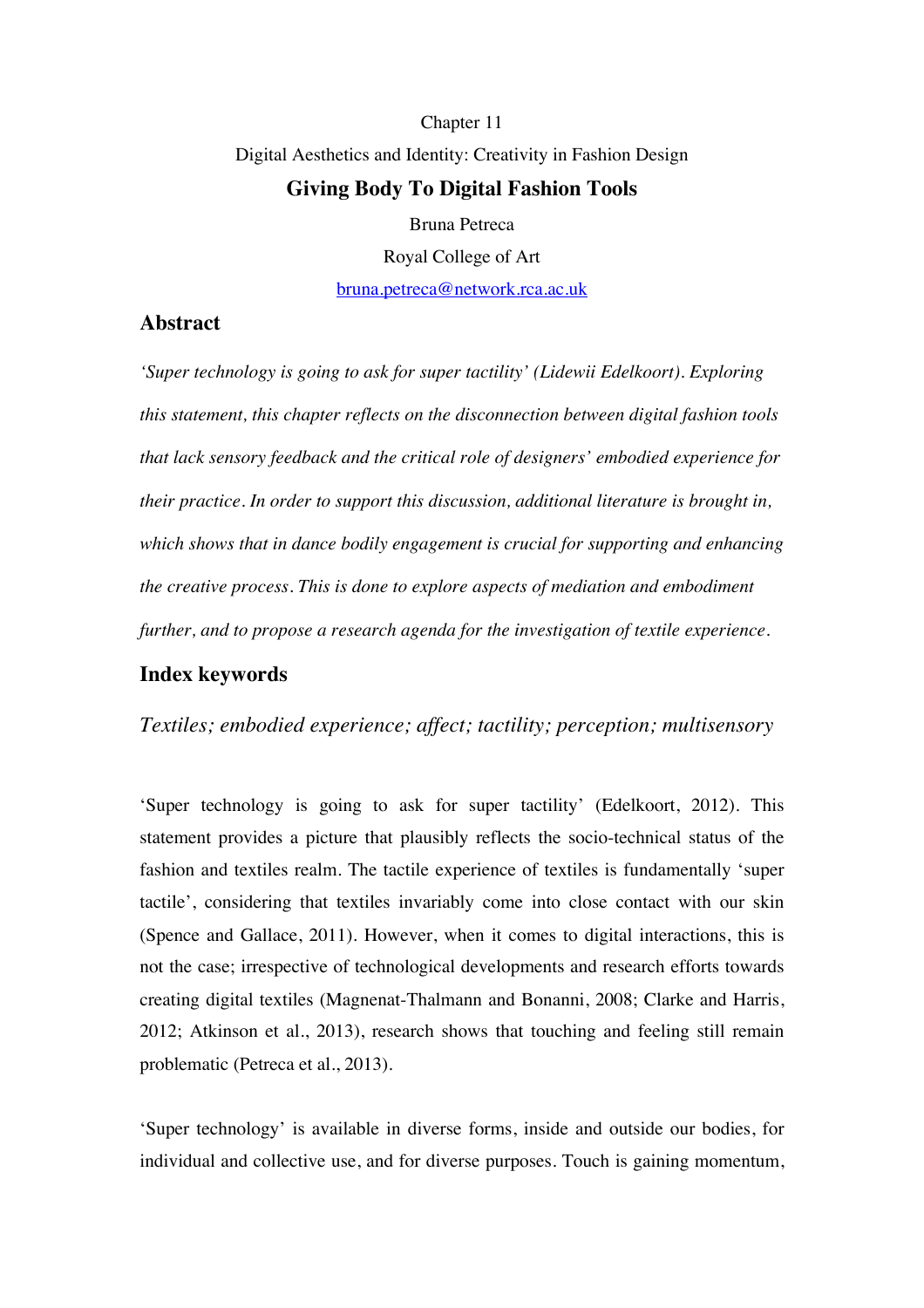surpassing a great period of visual and auditory predominance. Particularly in the fashion arena, where design tools and retail activities are increasingly transferring to digital, mediating touch became a matter of concern, unsurprisingly since this industry is still working towards physical outputs – and will probably carry on doing this so long as we need to wear clothes. We still struggle to bridge physical and digital experiences when applying these within the design realm, irrespective of the technological advances in embracing body movement and providing haptic feedback in other areas such as the gaming industry (Savva et al. 2012; Bianchi-Berthouze, 2013).

Given how crucial sensorimotor interaction and feedback in interaction with textiles are for designers, this has serious consequences for the fashion industry. Firstly, in terms of the distributed and situating strategies, which has been discussed elsewhere in terms of design practice broadly (Dormer, 1994; Cross, 2011). In fashion and textiles design we are also investigating how designers use physical things to progress their thinking (e.g. through moodboards and prototypes) and to communicate with stakeholders (e.g. samples, sketches) (Bang, 2009). Secondly, in terms of affective experience, in previous research I observed that the greater and freer the bodily engagement in interaction with textiles, the more the affective experience starts to take place; I have explored this aspect further with designers, and observed that the tactile experience of a physical textile drives the process of metaphor generation, which is crucial for conceptualisation in design (Petreca et al., 2015). This scenario emphasises that the physical engagement with textiles is part of designers' know-how.

In relation to the interactive and embodied perspective in investigating the tactile experience of a textile, I am challenged by the question of what that 'super tactility' might be like. The understanding of the physical characteristics of a textile, and its interpretation into a digital form, may be insufficient to get closer to a *digital textile feel*. In order to go beyond the super digital textile, I explore studies around embodied experience as a starting point to inform a new approach to our interaction with textiles, which may become useful in further technological developments.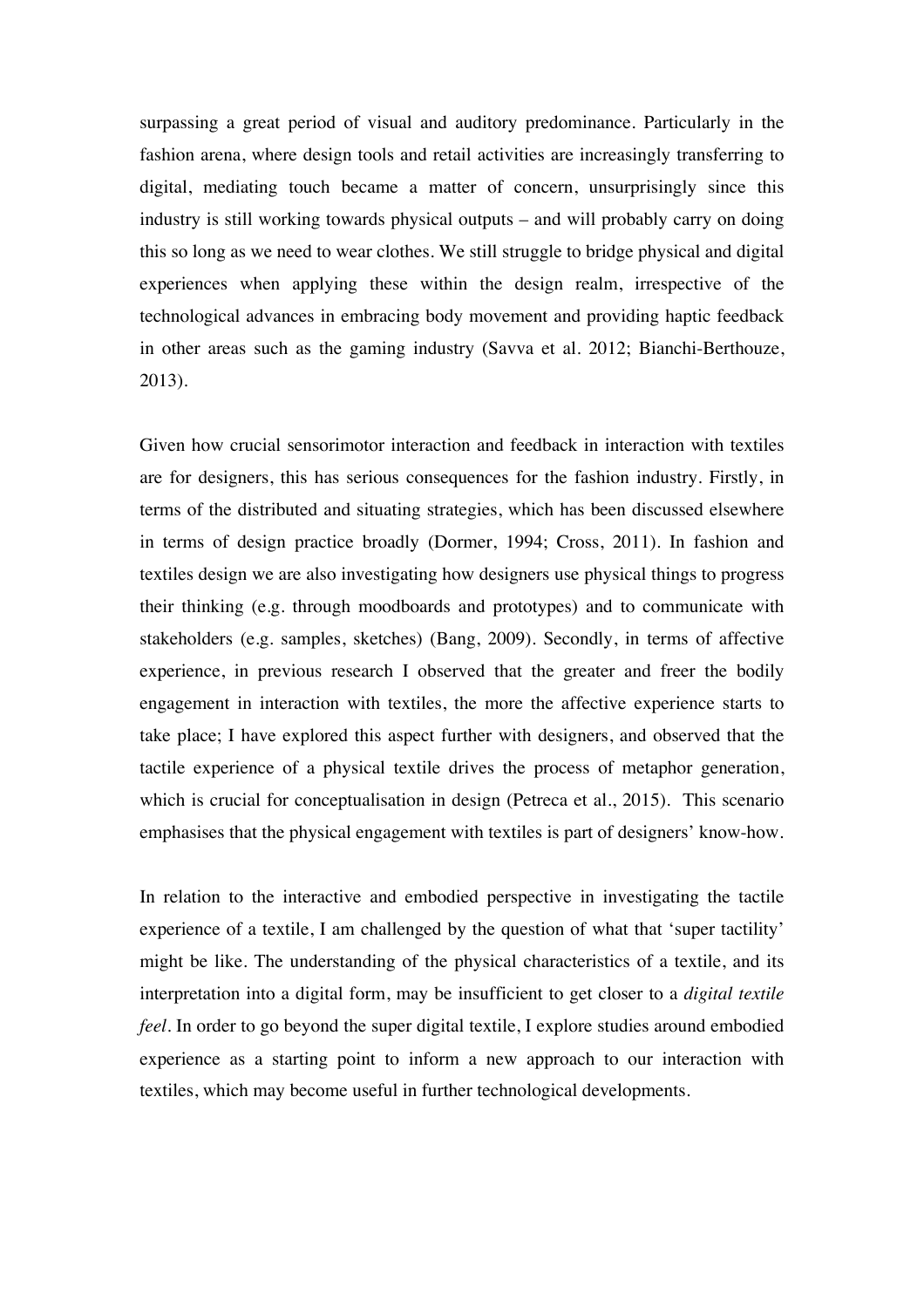Inviting the body into this conversation is the main proposal in this chapter. To do so, firstly, I revise the current status of tactility both in analogue and digital fashion, to rather focus on the engagement with textiles. Then I review the literature that will support the proposition of directions to further investigations between physical and digital textiles experience.

## **Tactility in analogue and digital fashion**

When experiencing things, it is human nature to want to grasp, in order to *get it* (Claxton, 1997). It thus seems logical that most research and industry have focused on characterising and describing physical properties that determine the tactile experience of textiles. The tactile characteristics of textiles involve complex properties experienced by the tactile, visual, auditory and proprioceptive senses, which have been explored in the textile industry through the concept of textile hand (for a review see Ciesielska-Wrobel and Van Langenhove, 2012). 'Textile hand' encompasses 'the tactile sensations or impressions that occur when fabrics are touched, squeezed, rubbed or otherwise manipulated' (AATCC, 2012). This research spans from the 1930s (Peirce, 1930), to today through machinery capable of measuring compression, roughness, conductivity, and bending properties with a single test (Liao et al., 2014).

Such approaches have privileged the systematic quantitative description of textile properties. However, in order to create, we need to be able to take risk, and research has shown that the qualitative aspects of a design may be hindered by excessive definition (Edelman et al., 2009). Understanding a textile is important, as it provides some degree of confidence in terms of functional use. However, it is insufficient for supporting experience, as designers need stimulation that emerges through freer bodily engagement (Petreca et al., 2015). Additionally, designers are experienced in communicating and evoking these handling experiences. Designers need to synthesise the quantifiable knowledge (which usually they understand from acquired experience) and the intangible content (affect and subjective experience) and skilfully articulate these in design proposals. And in conversations about, and with materials, 'on the tip of the tongue or from the tips of the fingers, the answer is always embodied' (Saillard, 2012). These are also heavily reliant on tacit knowledge, that is, the use of physical things goes beyond verbal communication, as we can show someone how a fabric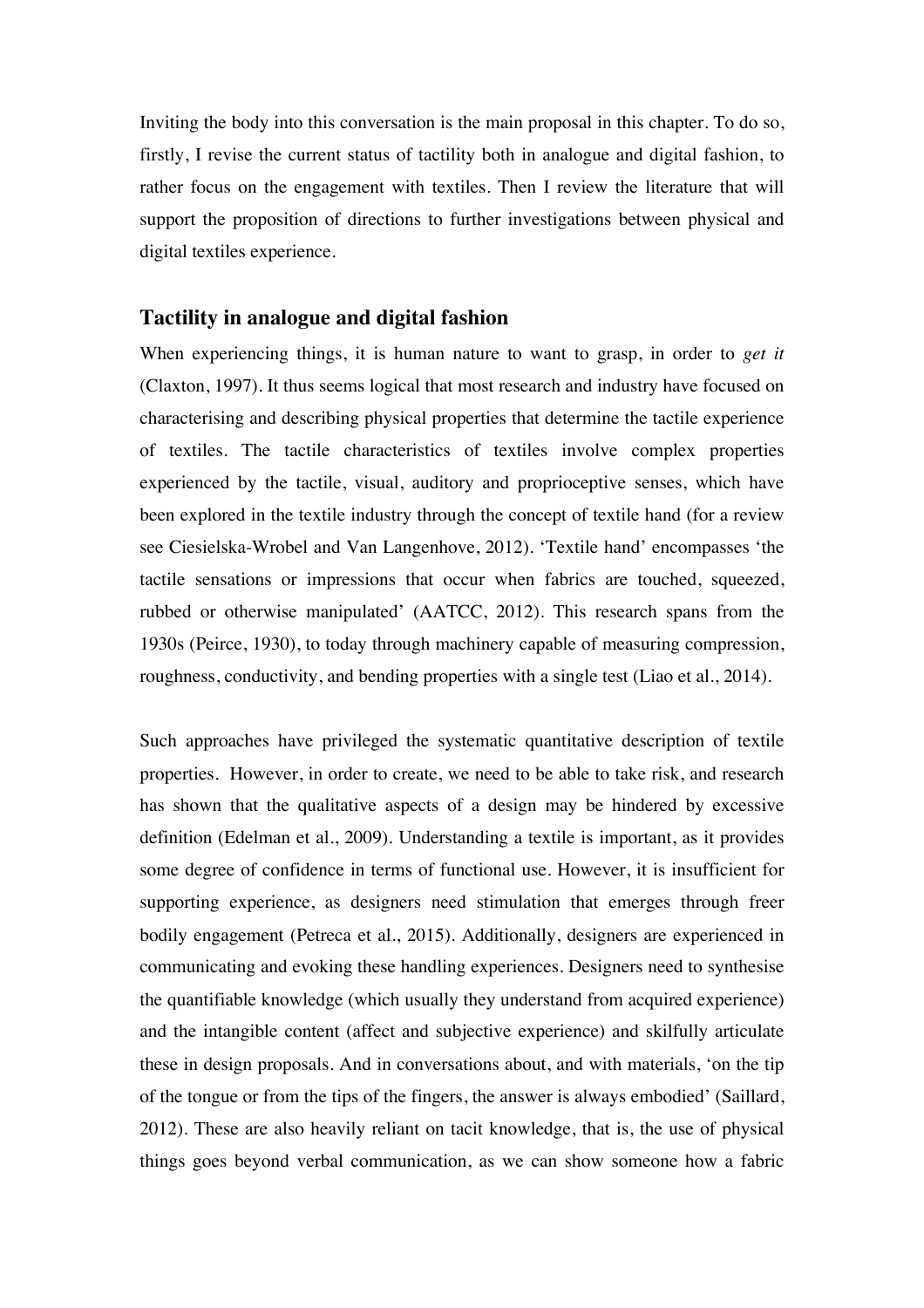drapes, but the manner in which we feel and appraise tactile properties is automatic and unrecognised. This highlights the ongoing disconnect between quantitative and qualitative approaches to the experience of textiles, when it comes to understanding the designer experience of these in the analogue, and the industry interest in productive information (i.e. quantifying physical properties of textiles) towards the replication of mass manufactured goods.

Moving into the digital, a similar pattern is noticed, again the attempt to grasp and *get it*. Here, most of the research tried to emulate physical textiles in the digital, by focusing on translating physical properties into a digital simulation. Interactive technologies for e-retail, or fashion and textiles co-design are emerging to support designers' activities. In these, research has attempted to provide haptic feedback to convey tactile properties with precision (*quantity*) when creating digital textiles (Dillon et al., 2006), with less attention given to the natural experience (*quality*). This approach has led to questionable choices when it comes to identifying or developing the type of technology needed to convey the textile hand in the digital environment.

In pursuing the feel of 'virtual textiles' in online platforms, most investigations attempted to integrate visual and haptic feedback. One example is the use of a forcefeedback device to enable touch interaction and provide feedback (Magnenat-Thalmann and Bonanni, 2008). Whilst some progress was made in overcoming technological limitations, these show and adopt a narrow understanding of experiencing fabrics, as they do not support natural engagement. It is only recently that studies towards digital textiles have begun to address touch-related aspects (Dillon et al., 2000; Magnenat-Thalmann and Bonanni, 2008; Wu et al., 2011; Philpott and Summers, 2012), mostly through tactile feedback. A question that may be worth asking at this point is: if these technologies have been developed for quite a number of years, why are they still not adopted by industry and commerce?

One possible answer could be that current interactive media presentations of textiles poorly communicate their 'hand', and less attention has been given to gestures for handling textiles, or other properties (e.g. sound), and therefore to the type of technology needed to support such experiences (Petreca et al., 2013). Atkinson and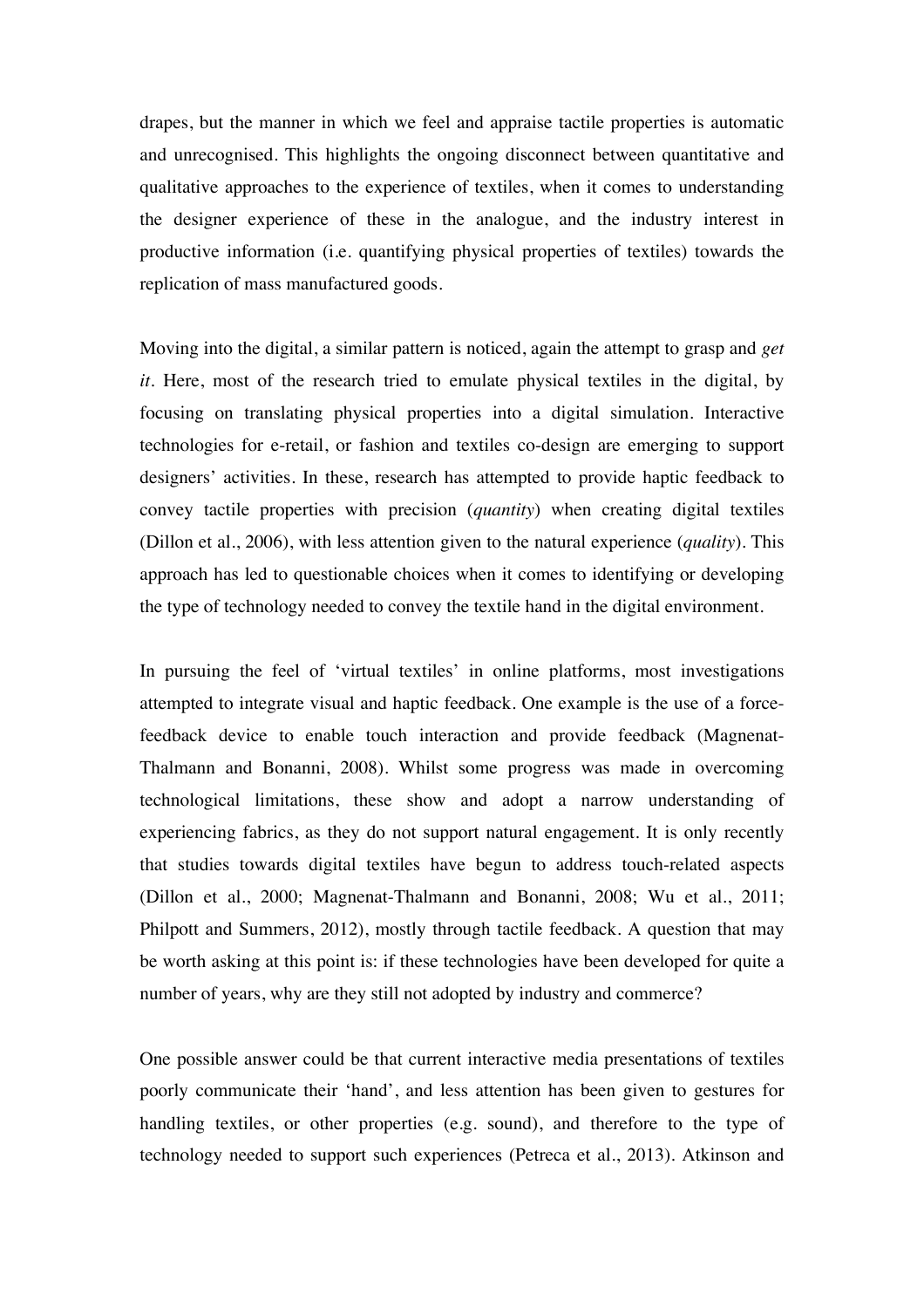colleagues (2013) addressed the handling issue, showing that textiles are animated differently in response to different touch behaviour. These gestures (by non-experts) were explored, in order to devise interactive simulations of digital textile handling for touch-based display. The experiments highlighted an influence on the level of user engagement based on the use of gestures (Bianchi-Berthouze, 2013; Wu et al., 2011), and emphasised restrictions presented by the flat, rigid displays, to the users' experience as they limit and alter the types of gestures that can be used to handle textiles.

A question emerges as we start to more actively handle digital textiles of whether we can feel them, as most designers report that they cannot feel (Petreca et al., 2014). What we have seen so far are approaches that deal with extreme realism, that is, measuring physical properties of fabrics or emulating them in the digital, but what about the affective and subjective aspects? How can such crucial aspects of the designer know-how be factored, while pursuing technological advancement?

#### Figure 11:1 ABOUT HERE.

Caption to read: Super technology aspiring to human touch. Illustration: Carmem Saito.

There seems to be a disconnection between the designer experience and digital tools. In its current state, technology is impeding the possibility of people-textile interaction. Considering the view that our tactile experience with textiles is complex, embodied and affective, it may not be fully supported by trying to mimic touch digitally. Given the tactility in fashion practice, some crucial elements to the analogue experience of textiles may help structure our progression in the digital. These are highlighted here.

1. Pluri-touch: multimodal, multimedia

Touch is a very complex system, and if we consider the Aristotelian perspective that touch does not have a 'proper sensible' (Marmodoro, 2014), that is, a single modality of feeling (as in hearing a sound), but multiple modalities (temperature, pressure, velocity, time), this will allow us to deal with touch as a multimodal sense. This is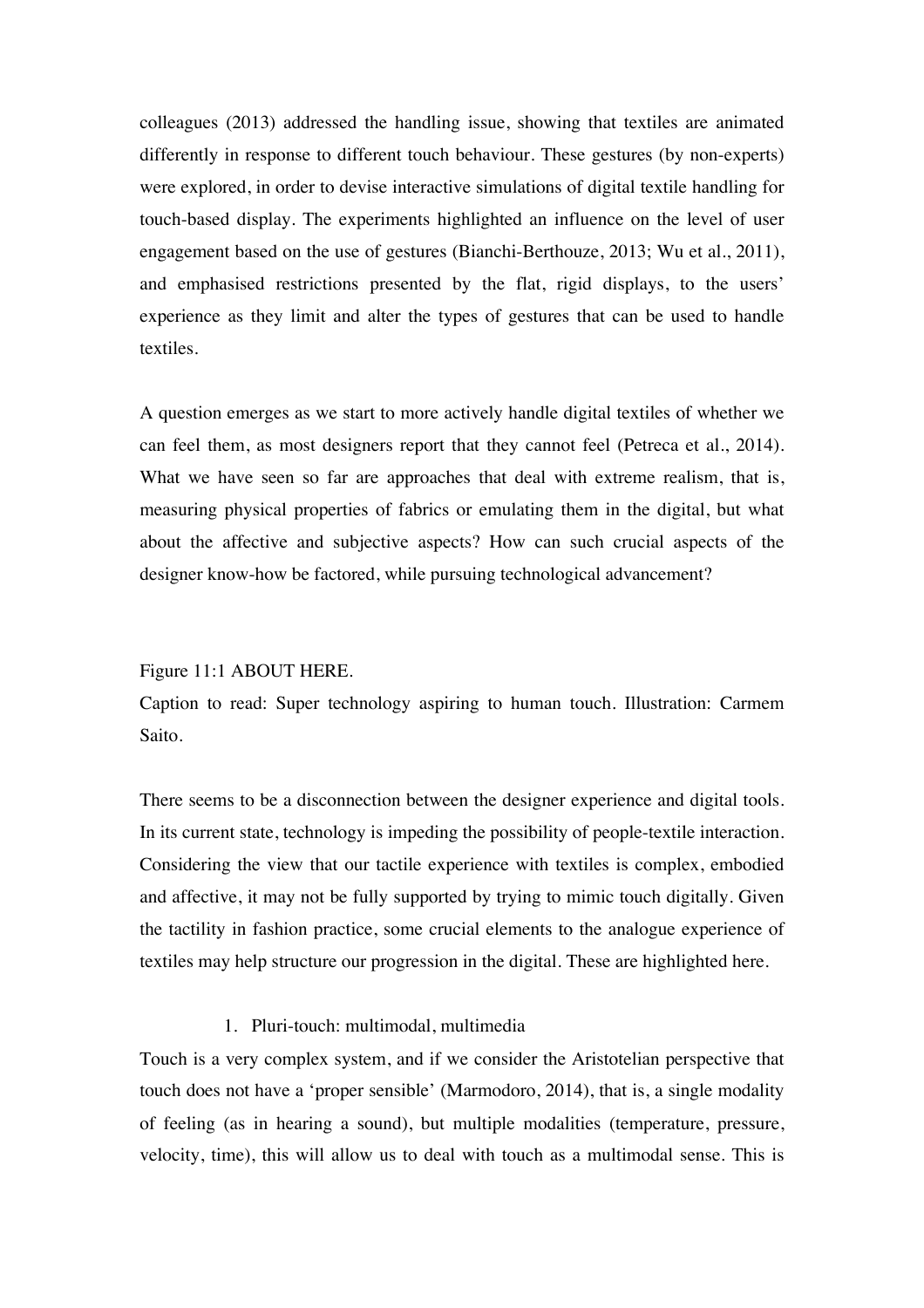relevant for design, considering research that shows designers use of diverse media (e.g. sketches, prototypes, etcetera) to harness their thinking and explore aspects of texture, form and function that may be relevant for the tactile interaction.

#### 2. Factoring body movement

In my previous research I have observed several instances in which body movement plays a crucial role in feeling textiles. This has been done both in investigations of designers' analogue experience of a textile (Petreca et al., 2015), as well as in observing non-experts in order to create digital textiles through interactive videos (Atkinson et al., 2013). In both approaches it became clear that only considering hand interaction is insufficient to understand the complexity of what is entailed in 'feeling a textile'; the feeling arises as the body freely and fully engages in experiencing. Besides, fashion designers, like choreographers, design for body movement, specifically their creative processes are centred on the body. Hence, not only do they feel with full body, but also create for moving bodies. Thus, the question arises of whether we can bring some of the new understandings in embodied cognition around dance, to inform how the communication of textile feel may progress within the digital.

# **Super tactility is in feeling**

When touching physical textiles we experience the presence of a thing, and this is a complex multisensory encounter (Gallace and Spence, 2014) that, beyond the discriminatory aspects, elicits primary responses (Petreca et al., 2015), which are visceral. Our experience of textiles is embodied and depends on our touch behaviour (sensorimotor involvement), the consequent textile deformation, and the multisensory feedback (tactile, auditory and visual) afforded by this interaction (Petreca et al., 2013).

In haptic touch (that is, with movement), either active or passive (that is, touching or being touched), both kinaesthetic (movement) and proprioceptive (bodily position) systems are activated. Research in Human Computer Interaction (HCI) indicates that allowing more natural types of body movement (Bianchi-Bethouze, 2013) and touch behaviour (Wu et al., 2011) improves proprioception, emotional engagement and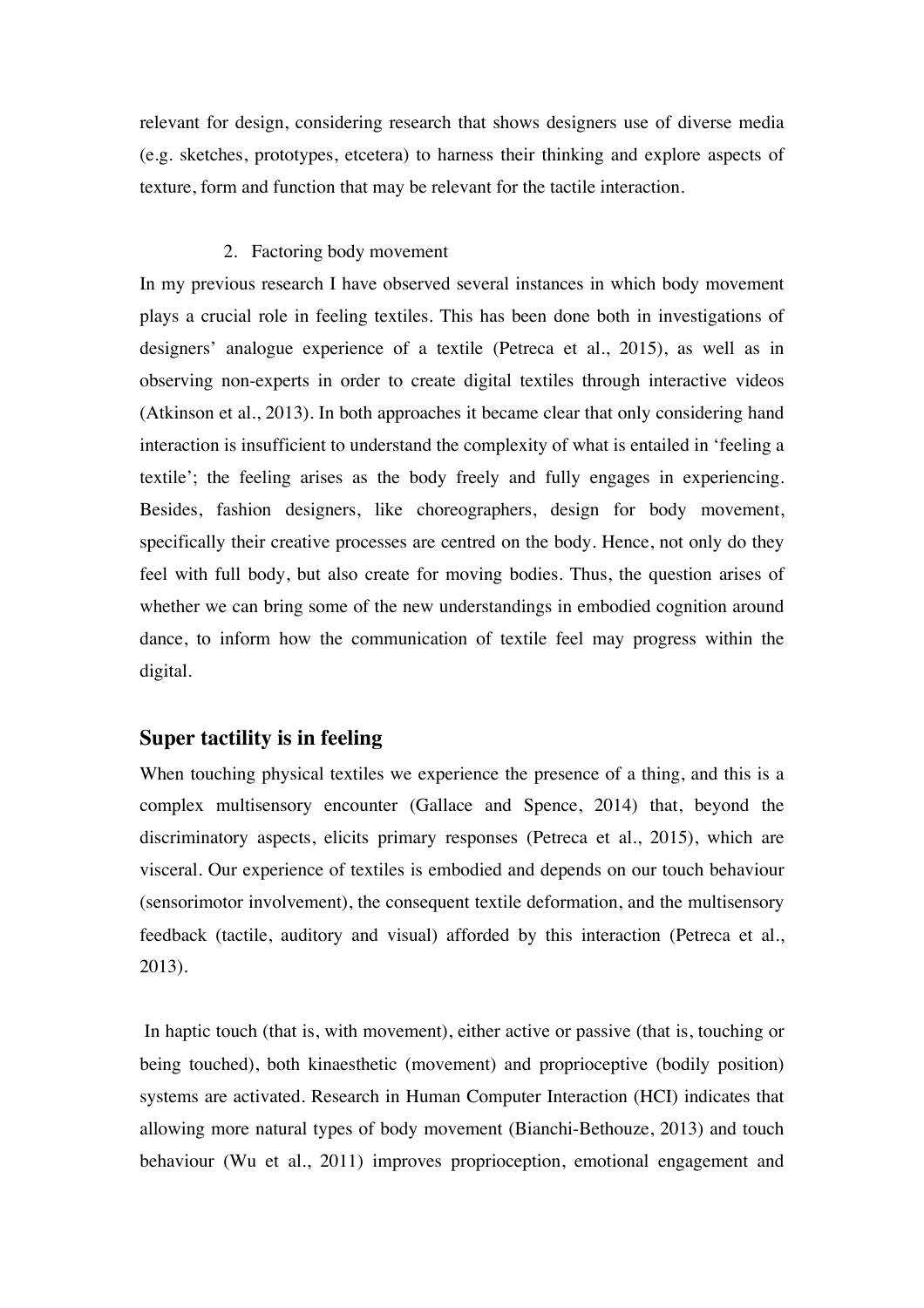impacts on the perception of the evaluated item. Research also shows that the type of gesture used has an effect on the level of engagement of the user, arising from visual and proprioceptive feedback (Wu et al., 2011). However, in design we currently rely on technology that poorly embraces these technological advances and new knowledge, and we still struggle to bridge physical and digital experiences, missing the feel.

In order to structure a tactics of how we may progress in creating digital textiles, I draw on research on embodied and affective experience. A phenomenological perspective informs the choice of concepts to be introduced here, with the premise that we perceive the world with connected body and mind (Merleau-Ponty, 2002). Here, I also highlight movement, following Sheets-Johnstone's (2011) suggestion that movement is crucial for our ability to make distinctions in experiencing.

Embodied aspects: going beyond hands to integrate the body

It seems as though we have focused far too much in hand interactions with textiles, and this has limited their interpretation to a quantified manner. However, hands belong to a body, moving and perceiving in an environment. In inviting the body, it is important to make a distinction on how to approach the body. The literature clarifies the concepts of body schema and body image. Body schema is related to our physical dispositions (structure), that is, the body capacity to move due to its sensory-motor acquired abilities (functions). This is related to habits, in terms of acts performed automatically, without coming to the reflective level (awareness), but that are related to intentions (Gallagher, 2011). Body image reflects perception, beliefs (that is, conceptual understanding and emotional attitudes related to one's own body (Gallagher, 2011). This is related to the phenomenal structure of our embodied existence.

In terms of bodily aspects, the structure of *percept, concept and affect* provided by the body image concept allows for going beyond the physical aspects of the experience. They open up a dynamic between internal and external processes, which are crucial for understanding experience from this embodied perspective. The body schema highlights the importance of the physical structure of the body in cognition. These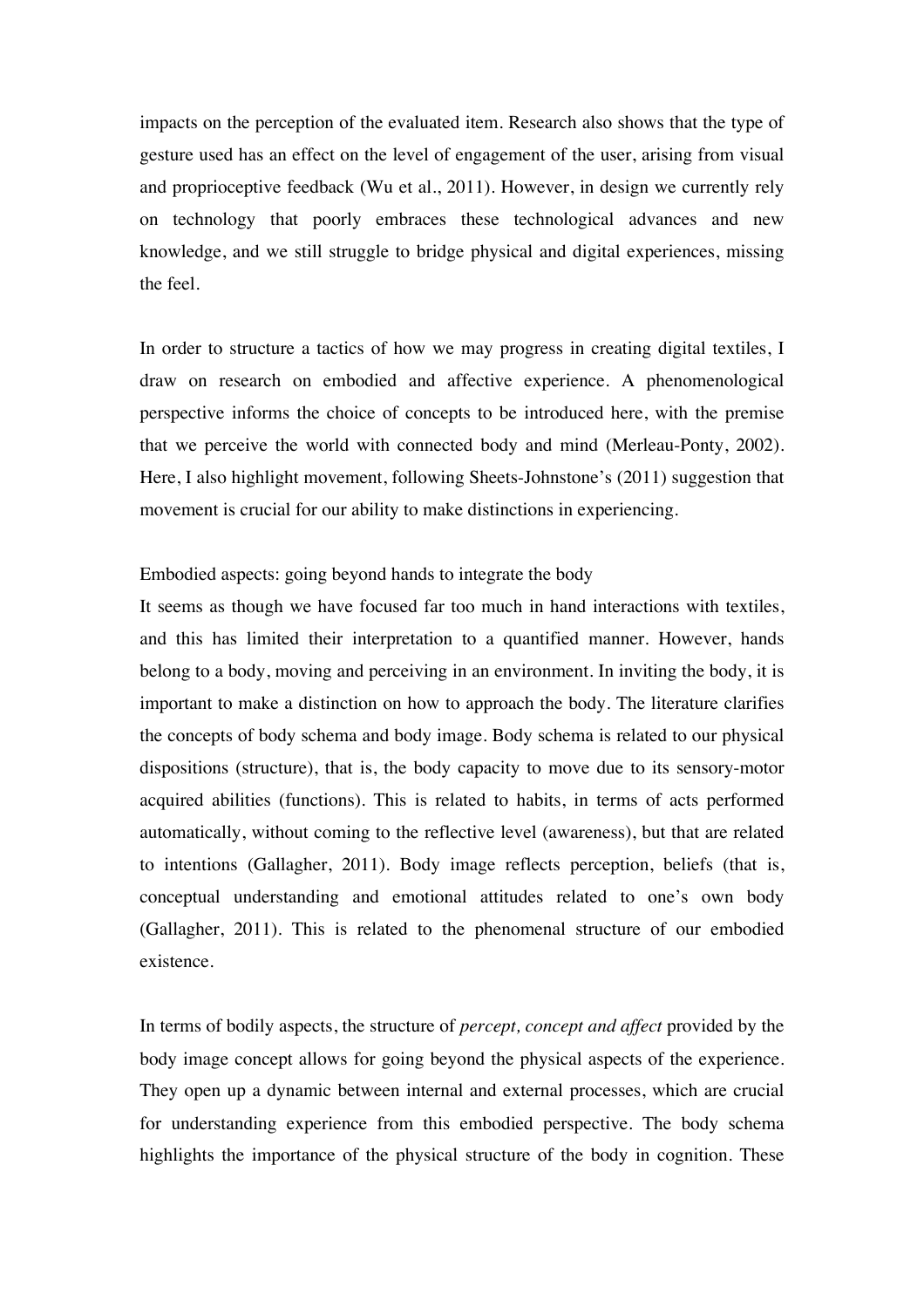concepts provide a holistic approach to the body, hence should not be considered in isolation.

#### Interactive sense-making

Embodied cognition theory proposes that we think with our bodies and with things (Kirsh, 2013); some processes of making sense from this interactive perspective are defined by Kirsh (2013) as crucial for its understanding – *perception, projection, and imagination*. 'Projection' sees what could be through what is. In other words it is a sort of augmented reality supported by things, which are projected upon. Unlike 'Perception', which sees what is, and is therefore tied to physical stimuli, 'Projection' relies on stimuli as a support ('anchor') to prospect. It also differs from 'Imagination', as imagination has no present link to a physical stimulus, and the process is held internally to the person imagining. Kirsh also shows that the body itself can be used to model, simulate and create, by examining dancers' practices such as marking (this is 'a simplified or abstract', and shortened, version of a dance sequence, which is used by dancers when memorizing or rehearsing). Dancers' mark by performing their sequence in a sketchy manner, and the studies reveal that when comparing dancers in the marking condition with dancers performing a sequence fully, those in the marking condition are the ones that memorise the sequence better; and both of these physically active conditions are more effective than when dancers imagine (mental simulation) that they are performing. The genius in this process beyond the effectiveness of marking, where 'externalizing thought processes improve or reshapes inner processes' (Kirsh, 2013: 13), is that it shows that engaging our bodies freely, like sketching, is better for practicing, learning and creating, instead of performing in a complete, realistic manner. This relates to design research discussed earlier showing that imperfect models are better to support thinking (Edelman et al., 2009).

#### Materials experience in HCI

As materials are gaining digital counterparts or being fit for digital interactivity, the creative processes of making are strongly affected. Hence it is timely to investigate this space where blended physical and digital experiences happen, to generate understanding around such interactions and bring insight into opportunities for support. To start to look into materials experience within this intersection, Giaccardi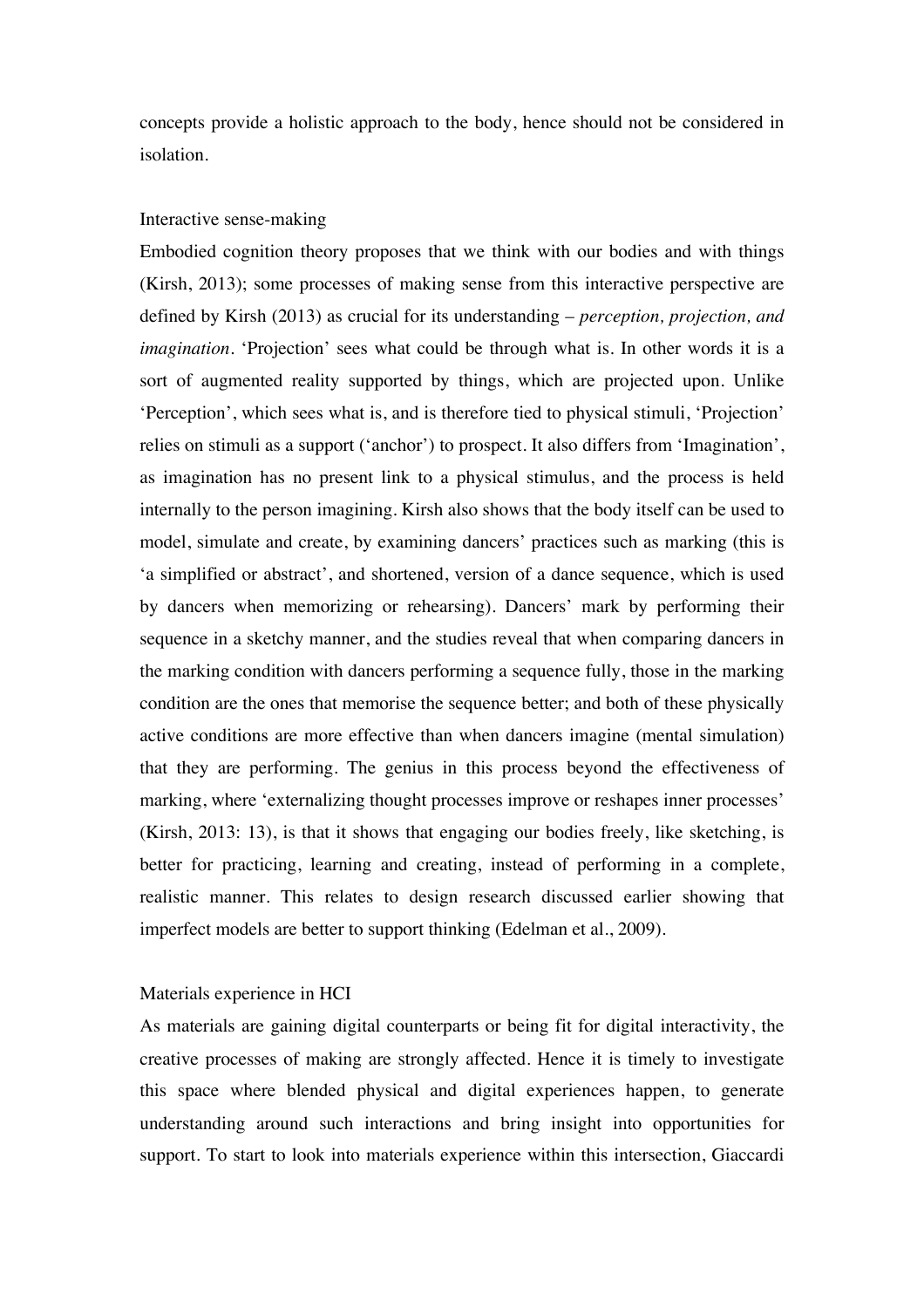and Karana (2015) introduced a framework for materials experience for HCI. They propose a view that is less about distinguishing physical and digital, but focused on the situated interactions. They consider materials experience to occur in four levels: *sensorial, interpretative (meanings), affective (emotions), and performative*. Here the performative level allows for interactivity to be encompassed, and brings dynamicity by attending to situated 'ways of doing' (Giaccardi and Karana, 2015: 2448). In the performative level, interactions through touch are highlighted; this goes beyond appreciating materials experiential qualities, to encompass using and making. Both these processes involve diverse levels of hands-on exploration (van Bezooyen 2013, in Karana et al., 2013). This approach is a significant progression in approximating physical and digital, and shows an analogous structure to that observed in body image, but also in terms of internal and external processes discussed through embodied cognition theory.

#### Synthesising an approach to textiles experience

Touching is an inherently interactive experience (Sonneveld and Schifferstein, 2008), where touch and being touched equally contribute to its unfolding (Merleau-Ponty, 2014). Cutting across the themes *embodied aspects*, *interactive sense-making* and *materials experience* overlaps were noticed between foundational concepts, engaging on the (i) physical, (ii) conceptual, and (iii) emotional levels, and their dynamics that occurs between internal and external acts or processes, or physical and digital.

The examples and theories introduced in this chapter show evidence of how the physical level has been favoured so far in research and technological attempts, which is highlighted by designers reports that they 'can't feel' the digital textiles. Could it be that if the body is further engaged, beyond hand, better experiences of digital textiles would be achieved? Or even novel ways to communicate a textile feel would be designed? What if multimodal approaches would also be investigated? An example of how this may progress can be seen in the work by Ho and colleagues (2012), where visual simulation was presented through an interactive mirror and sound feedback was combined to allow consumers to try on a 'virtual jacket'. The sound feedback supported the participant's experience of wearing the digital garment. Perhaps this will be a less realistic and a more imaginary and affective approach. If we could build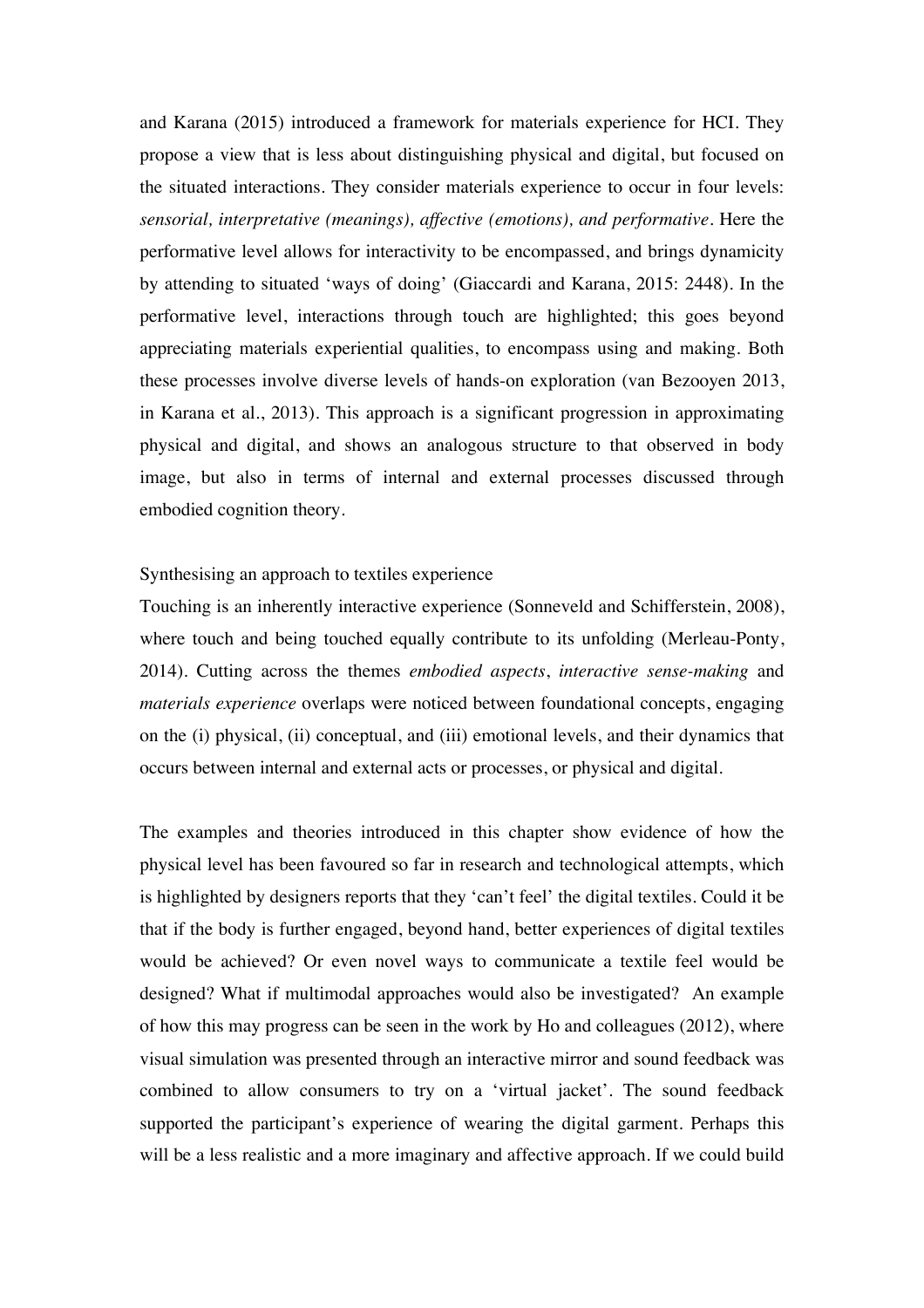on the new knowledge around dancers embodied cognition, where less realistic and sketchier movements enhance their practice, what that may look like within the fashion designer practice?

## **Moving with textiles: Towards Sensational Technology**

Throughout this chapter I have reflected on the super technology and super tactility themes, in order to get to a more embodied perspective to how we may progress research on digital fashion tools, using digital textiles as a case study to unravel the underlying tension in this area. Crucially, I suggest that approaches so far demonstrate a difficulty in addressing such experience considering all levels here identified across the selected literature – perceptual, conceptual and affective levels. This issue is not new to technological research, and researchers into haptics and robotics have discussed themes embracing the lack of human senses (Mosher, 1967), to the need for pushing a redefinition of what touch may be like digitally (Parisi, 2014). Such reflections are also relevant within fashion design, but should consider its specific tools and practices.

In order to challenge this 'lacking human senses' view, I would like to finally agree with the designers that suggested they could not feel digital textiles, which indeed they cannot, at least not in a similar manner as they do with physical textiles. This is the danger of trying to mimic textiles digitally – we are bound to such unfair comparisons. Reflecting on the aspects of a better composition around *perceptual, conceptual and affective* levels of experience, with the dynamics of movement, I introduce a final example, which is a masterpiece virtual textile. The work by the dancer Loie Fuller (Au, 1988), who when creating a virtual textile (augmenting the real with special effects), seem to have asked: how can I do this physically, materially? She combined dance, lighting effects, textiles and pigments, to produce pieces such as the Serpentine dance. The outcome pieces show textiles that are alive; they take shape, flow, and are orchestrated by the dancer movements; this composition is what keeps it human. There is a bodily reference, which although lost at times, returns and provides a reference point that guides the oneiric experience. It is a piece in process of becoming, the dancer and the textile, transforming, mutating, and revealing their qualities. This fantastic approach exemplifies the types of outcome that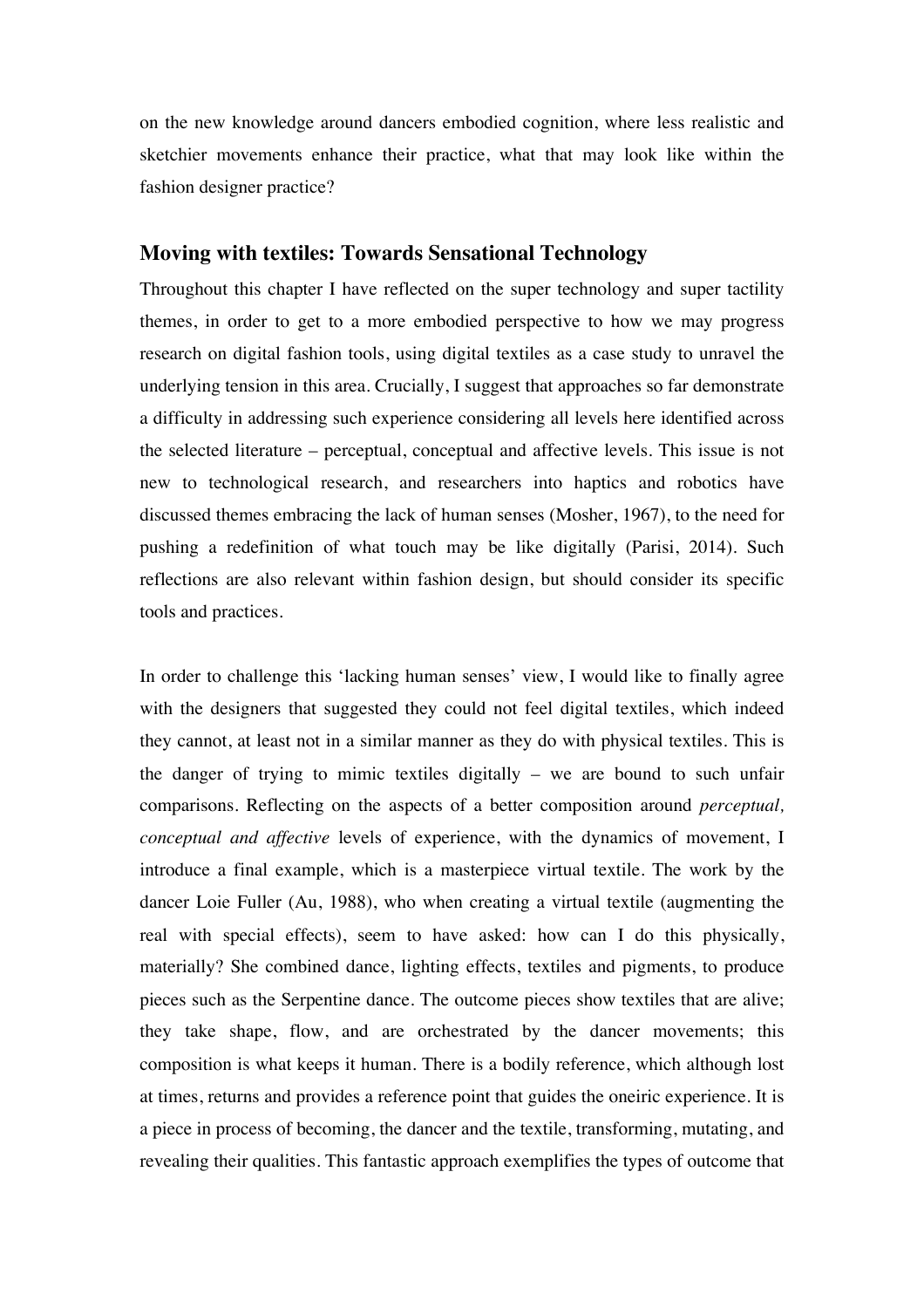can be achieved when the virtual happens in presence: it becomes magic. Such an example of an augmented real that leads to a successful virtual, synthesising 'form and content' (Au, 1988: 88), highlights the magical outcomes produced when there is a seamless bridge between quantity (science, technique) and quality (art).

#### Sensational technology for fashion

It is clear by now that in order to experience a textile, designers 'need to feel'. Since feeling seems to involve a balance between perceptual, conceptual and affective levels of experience, there is a need to balance the current *realistic* (physical) approach to digital textiles with the *imaginary* and the *emotional*. This is a matter that artists and designers master – and is what Kandinsky (1947) would term 'composition' in his book *Concerning the Spiritual in Art*. Besides, design should be all about creating magically (Flusser, 1995), and to do that we need to bring the scientific, quantifiable closer to the aesthetic, that relies on affect and subjective experience. And as Merleau-Ponty argued, 'In movement, the relations between my decision and my body are magical ones.' (2014: 96-97).

In order to venture in this direction, interdisciplinary research will be needed, especially considering (i) bodily dynamics in experiencing textiles, and (ii) introspection and awareness. This would initiate a novel phase for research, where the goal to be achieved is to create *sensational technology*, that is phenomenal and allowing for the free experience of sensation. Through the study of body movements, it may be possible to enhance not only technology developments, but also to revise pedagogical approaches in fashion, to give a greater presence to bodily practices – to think with things and with the body (Kirsh, 2013). This research will benefit from gathering fine grained description of experience, to better understand the dynamics involved in experiencing textiles. In my experience of working with first-person methods, this is a promising path to engaging with the pre-verbal experiences of designers in detailed and systematic manner, which provides relevant insights into technology development (Petreca et al., 2015).

Besides mediating the feel of our objects into digital media, our direct experience with textiles should not be neglected. The analogical experience has much to tell us,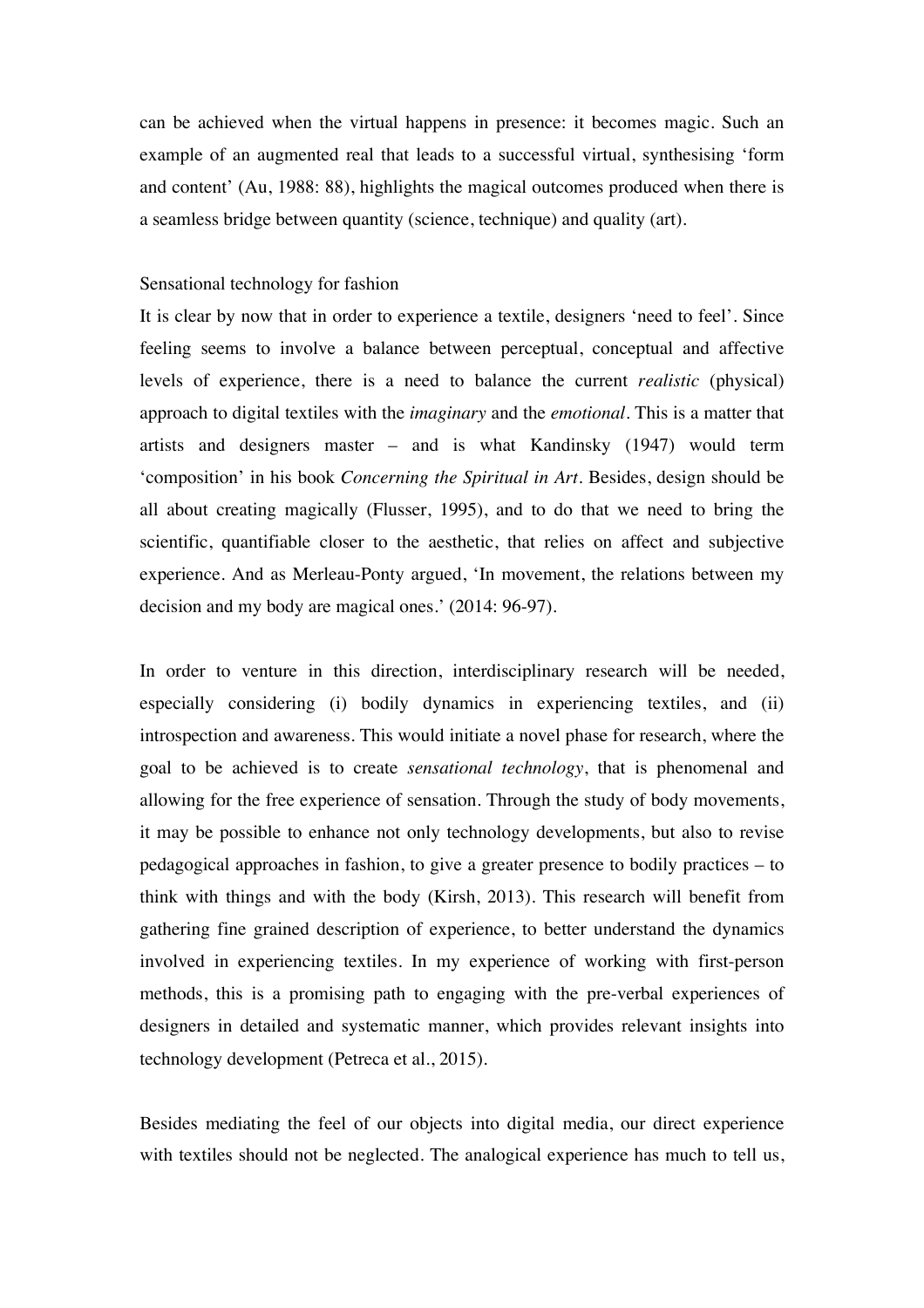especially on the dynamics between real and virtual, perceptible and imaginary. From a research point of view, there is a great challenge in investigating possibilities of what could be done relying on the various options of seamless digital technologies to getting people closer to experiencing digital textiles like those we have not yet felt.

## **Acknowledgement**

Thanks to CNPq – Conselho Nacional de Desenvolvimento Científico e Tecnológico, Ministry for Science and Technology of Brazil. Thanks to Professor Sharon Baurley, Professor Nadia Bianchi-Berthouze, Paula Petreca and Carmem Saito, for the inspiring discussions while preparing this chapter.

## **References**

AATCC Committee RA89 (2012) 'AATCC Test Method 202-2012: Relative hand value of textiles: instrumental method', in: *American Association of Textile Chemists and Colorists*, pp. 404-406.

Atkinson, Douglas, Watkins, Penelope, Padilla, Stefano, Chantler, Mike, and Baurley, Sharon (2011) 'Synthesising design methodologies for the transmission of tactile qualities in digital media'. In: *Digital Engagement'11*, 15/17 November, 2011, Newcastle, UK. Newcastle: IEEE.

Au, Susan (1988) *Ballet & Modern Dance.* London: Thames & Hudson.

Bang, Anne Louise (2009) 'Triad as a means for dialogue about emotional values in textile design'. *8th European Academy of Design Conference.* The Robert Gordon University: Aberdeen, Scotland.

Bianchi-Berthouze, Nadia. (2013) Understanding the role of body movement in player engagement. *Human Computer Interaction* 28 (1), pp. 40-75.

Clarke, Sarah E. Braddock and Harris, Jane (2012) *Digital Visions in Fashion + Textiles: Made in Code.* London: Thames & Hudson.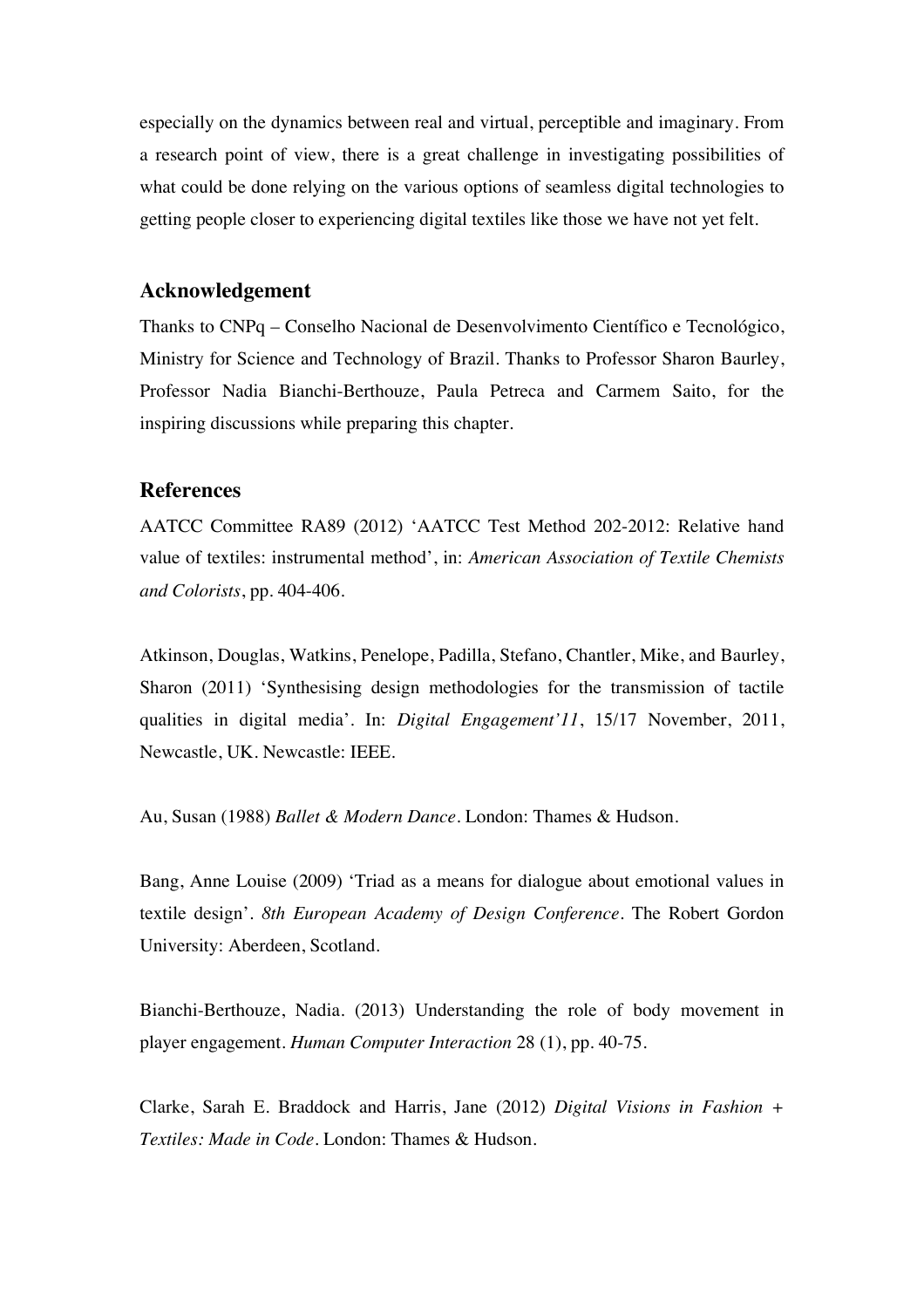Ciesielska-Wrobel, Izabela Luiza, and Van Langenhove, Lieva (2012) 'The hand of textiles - definitions, achievements, perspectives: a review'. *Textile Research Journal* 82(14):1457-1468.

Claxton, Guy (1998) *Hare Brain Tortoise Mind*. London: Fourth Estate.

Cross, Nigel (2011) *Design Thinking*. New York: Berg.

Dillon, Patricia, Moody, Wendy, Bartlett, Rebecca, Scully, Patricia, Morgan, Roger and James, Christopher (2000) 'Sensing the fabric: To simulate sensation through sensory evaluation and in response to standard acceptable properties of specific materials when viewed as a digital image', *Proceedings Haptic Human-Computer Interaction, First International Workshop.* Springer, pp. 63-68.

Dormer, Peter (1994) The Art of the Maker: Skill and Its Meaning in Art, Craft and Design. London: Thames & Hudson.

Edelkoort, Lidewii. Interview to Dezeen Live. Available at: <http://www.dezeen.com/2012/12/28/super-technology-is-going-to-ask-for-supertactility-li-edelkoort-at-dezeen-live/>. Accessed on: 30/01/2016.

Edelman, Jonathan Antonio, Leifer, Larry, Banerjee, Banny, Sonalkar, Neeraj, Jung, Malte, and Lande, Micah. (2009). 'Hidden in plain sight: affordances of shared models in team-based design'. *Proceedings of International Conference of Engineering Design* - ICED'09, the 17<sup>th</sup> International Conference on Engineering Design, 24-27 August 2009, Stanford University, CA, USA.

Flusser, Villem (1995). *On the word design. Design Issues* 11(3): 50-53.

Ho, Cristy, Jones, Russ, King, Scott, Murray, Lynne, and Spence, Charles (2013) Multisensory augmented reality in the context of a retail clothing application. *Audio Branding Academy yearbook 2012/2013*, pp. 167-174, Germany: Nomos Publishers.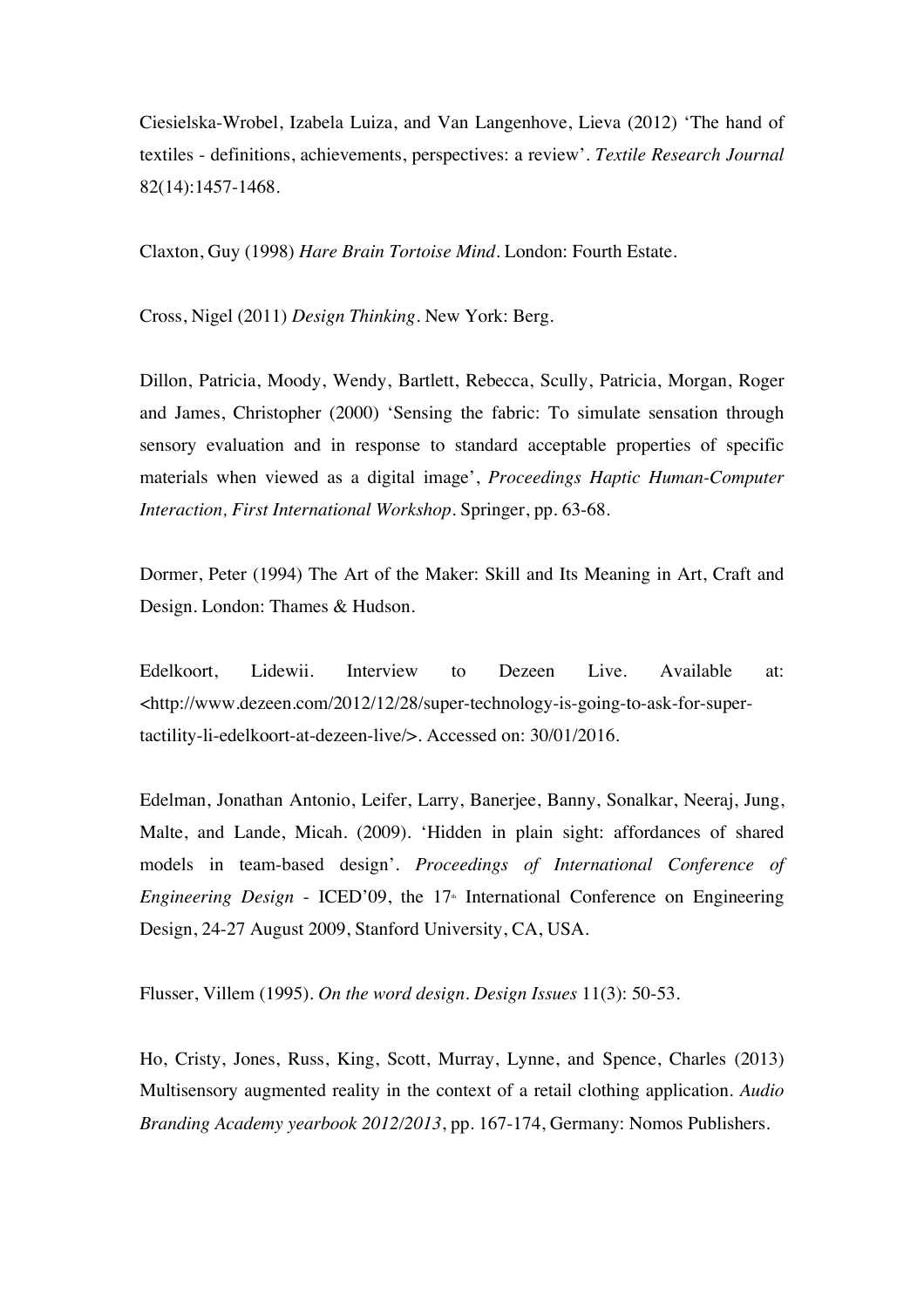Liao, Xiao, Li, Yi, Hu, Junyan, Wu, Xinxing, and Li, Quanhai (2014) 'A simultaneous measurement method to characterize touch properties of textile materials.' *Fibers and Polymers* 15, no. 7 (2014): 1548-1559.

Marmodoro, Anna (2014) *Aristotle on Perceiving Objects.* New York: Oxford University Press.

Gallace, Alberto and Spence, Charles (2014) In touch with the future: The sense of touch from cognitive neuroscience to virtual reality. Oxford: Oxford University Press.

Giaccardi, Elisa and Karana, Elvin (2015). 'Foundations of Materials Experience: An Approach for HCI'. *Proceedings CHI2015*.

Kirsh, David (2013) 'Embodied Cognition and the Magical Future of Interaction Design'. *TOCHI* 20(1).

Magnenat-Thalmann, Nadia and Bonanni, Ugo (2008) Haptic sensing of virtual textiles, in: Grunwald, M. Ed. *Human Haptic Perception: Basics and Applications.* Birkhauser, Basel, Switzerland, pp. 513-523.

Merleau-Ponty, Merleau (2014, 2012) *Phenomenology of Perception*. New York: Routledge.

Mosher, Ralph S. (1967) *Handyman to Hardiman.* Research and Development Centre – General Electric Company.

Kawabata, Sueo and Nima, Masako (1988) 'Fabric Performance in Clothing and Clothing Manufacture', *Journal of the Textile Institute* 80(1): 19-50.

Kandinsky, Wassily (1947) *Concerning the spiritual in art.* 5<sup>th</sup> Ed. New York: George Wittenborn.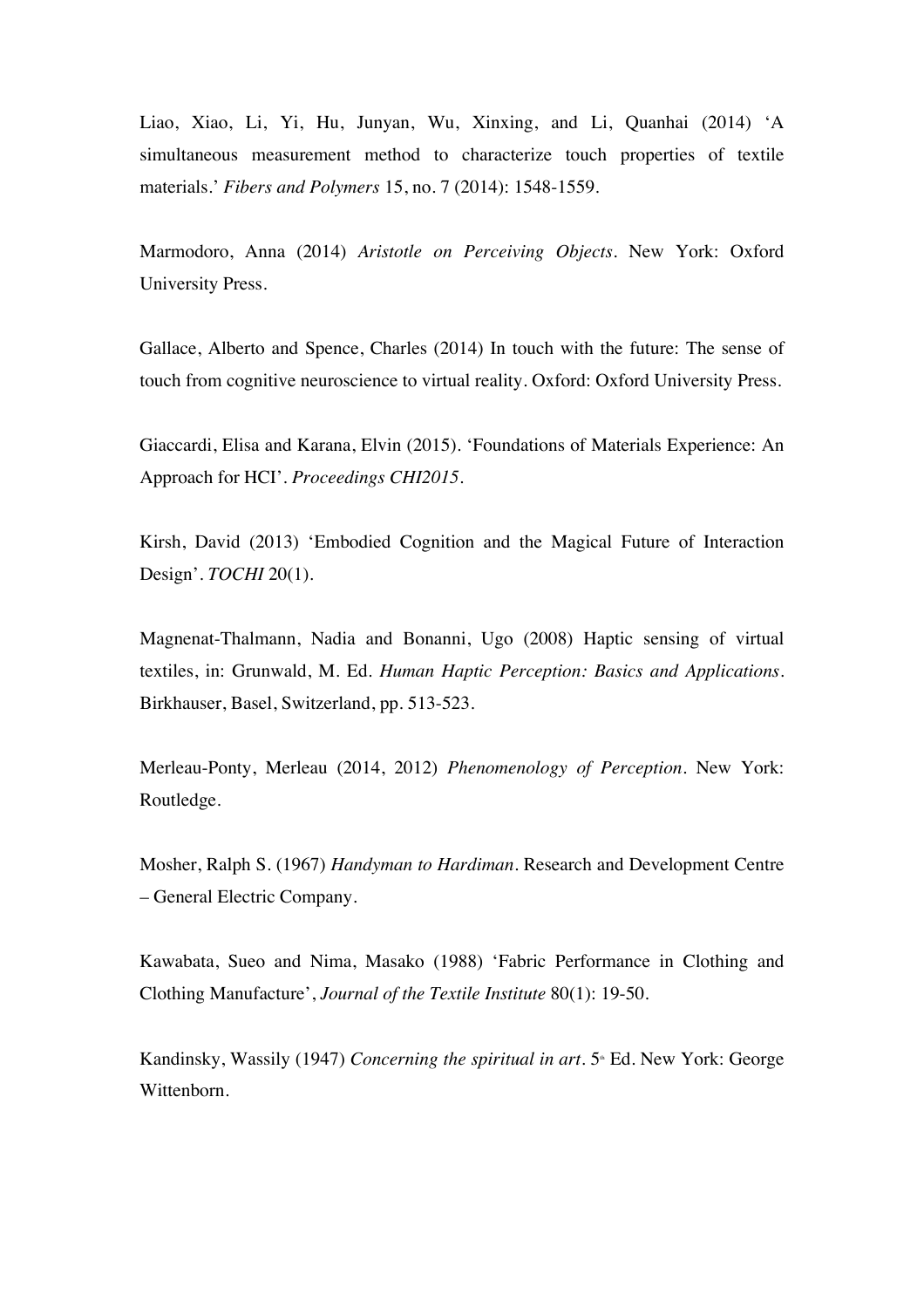Parisi, David (2014) 'Reach In and Feel Something: On the Strategic Reconstruction of Touch in Virtual Space'. *Animation* (9) 2.

Peirce. Frederick Thomas (1930) 'The handle of cloth as a measurable quality'. *Journal of the Textile Institute* 21: 337–416.

Petreca, Bruna, Bianchi-Berthouze, Nadia, Baurley, Sharon, Watkins, Penelope, Atkinson, Douglas (2013) 'An embodiment perspective of affective touch behaviour in experiencing digital textiles'. *Proceedings ACII 2013*.

Petreca, Bruna, Atkinson, Douglas, Bianchi-Berthouze, Nadia, Furniss, Dominic, Baurley, Sharon (2014) 'The future of textiles sourcing: exploring the potential for digital tools'. *9th Design & Emotion International Conference*, 8-10 Oct 2014.

Petreca, Bruna, Bianchi-Berthouze, Nadia, Baurley, Sharon (2015). 'How Do Designers Feel Textiles?' *Proceedings of the International Conference on Affective Computing and Intelligent Interaction (ACII).* IEEE: 982-987.

Philpott, Matthew and Summers, Ian R. (2012) 'Evaluating a Multipoint Tactile Renderer for Virtual Textured Surfaces'. *Springer*, pp. 121-126.

Savva, Nikolaos, Scarinzi, Alfonsina, and Bianchi-Berthouze, Nadia (2012) 'Continuous recognition of player's affective body expression as dynamic quality of aesthetic experience'. *IEEE Transactions on Computational Intelligence and AI in Games* 4(3), pp. 199-212.

Sheets-Johnstone, Maxine (2011) *The Primacy of Movement*. 2<sup><sup>d</sup> Edition. Philadelphia:</sup> John Benjamins Publishing Co.

Spence, Charles and Gallace, Alberto (2011) 'Multisensory design: reaching out to touch the consumer'. *Psychology & Marketing*, 28(3): 267–308.